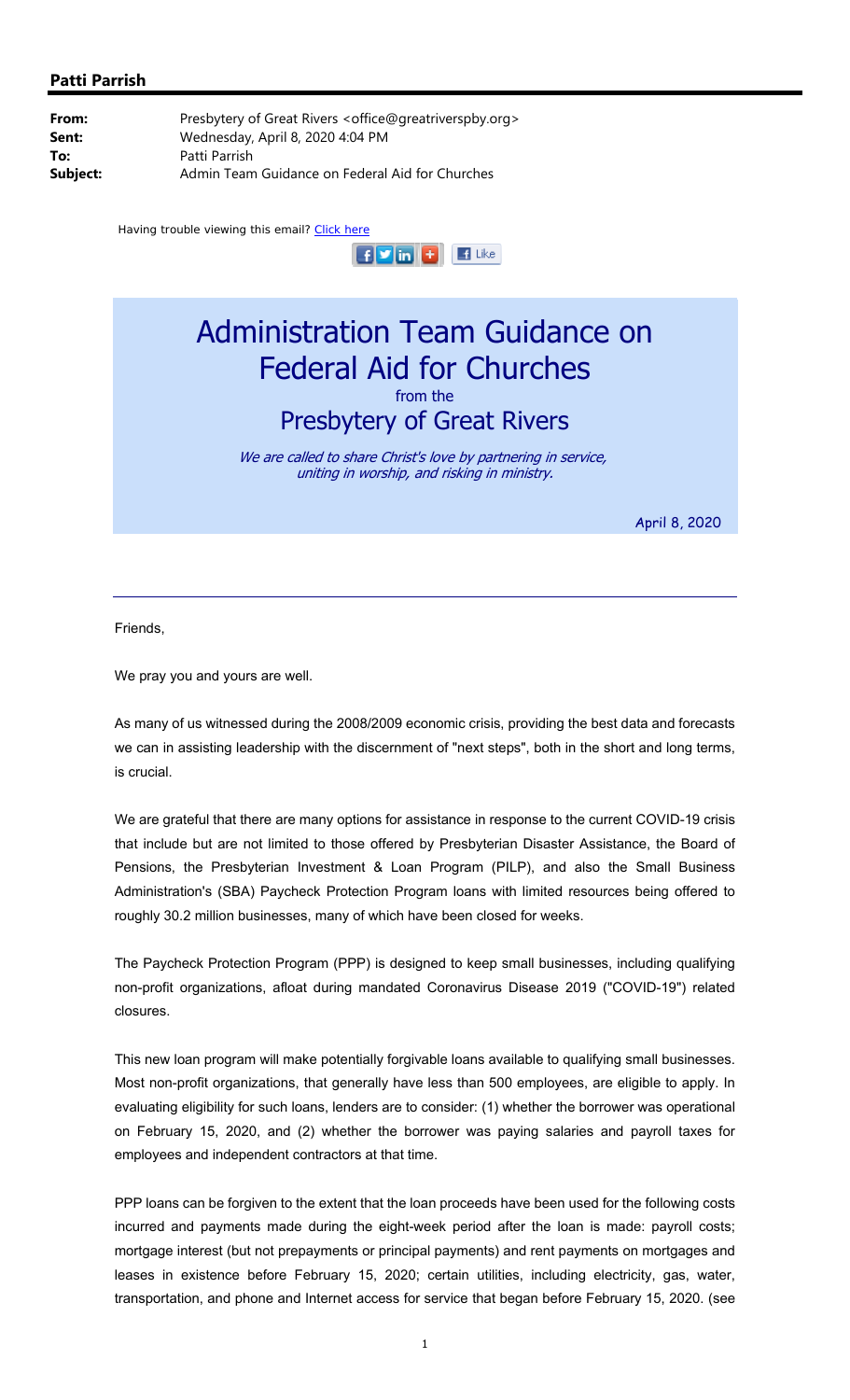attachment entitled: Summary of CARES Act Provisions for more information). These loans must be applied for through your lending institution or bank.

How then do congregational leaders face this daunting task of sifting through these options while providing pertinent information through which discernment can be made?

The presbytery is encouraging congregations to consider doing a cash flow analysis as a first step before making decisions about how to move forward on requests for payment assistance or funding of the mission and ministry of the congregation. If, after doing this cash flow analysis, you find that your church should be able to withstand then next several months, then please consider whether you should apply for a loan. Since there is a finite amount of money available, we hope those that need it most will have access to it.

To assist you with forecasting cash-flow, attached please find a spreadsheet that can be used to estimate monthly and year-end cash balances available to support your ongoing ministries for planning purposes.

During these unprecedented times, there hasn't been an overabundance of hard data available to serve as a basis for discernment. Although the attached spreadsheet includes worksheets for 12 months and an annual statement for 2020, I've used this spreadsheet to develop multiple forecasts focusing on receipt estimates to include a range from 1) a possible severe decrease, 2) a less severe percentage decrease, and 3) to no impact on giving for the months of April, May and June 2020, with gifts and receipts for the months following June slowly beginning to normalize. Likewise, scenarios regarding expenditures can be made to provide a full range of options.

The objective is to provide estimated information and data for your leadership and possibly to share with your partners at the presbytery as we help you evaluate available resources and other potential sources of assistance.

Please note that the fields highlighted in "yellow" on the spreadsheet require your input of the data for your church family. Other fields should calculate automatically.

If you feel you should apply for a PPP loan, please contact your bank or lending institution to begin the process. We've included several attachments including a Q&A for faith based orgs and an application form. The information about this loan program is changing daily and your bank or lending institution should provide the most up to date info.

If we can be of further assistance and/or you have questions about completing the form, please don't hesitate to call or email.

Peace,

Julio Garcia, Admin Chair julieman6@yahoo.com

Bill Strawbridge, Treasurer bnc.sbridge@gmail.com

*Click the Valuable Links Below for More Information:* [Your Responsibilities In Applying for SBA Loan](http://www.greatriverspby.org/uploads/2/4/5/6/24561669/borrowers_needs_for_sba_loans.pdf) [Application Form for SBA Loan](http://www.greatriverspby.org/uploads/2/4/5/6/24561669/ppp_borrower_application_form.pdf) [Q&A for churches about SBA loans](http://www.greatriverspby.org/uploads/2/4/5/6/24561669/sba_faith-based_faq_final.pdf)